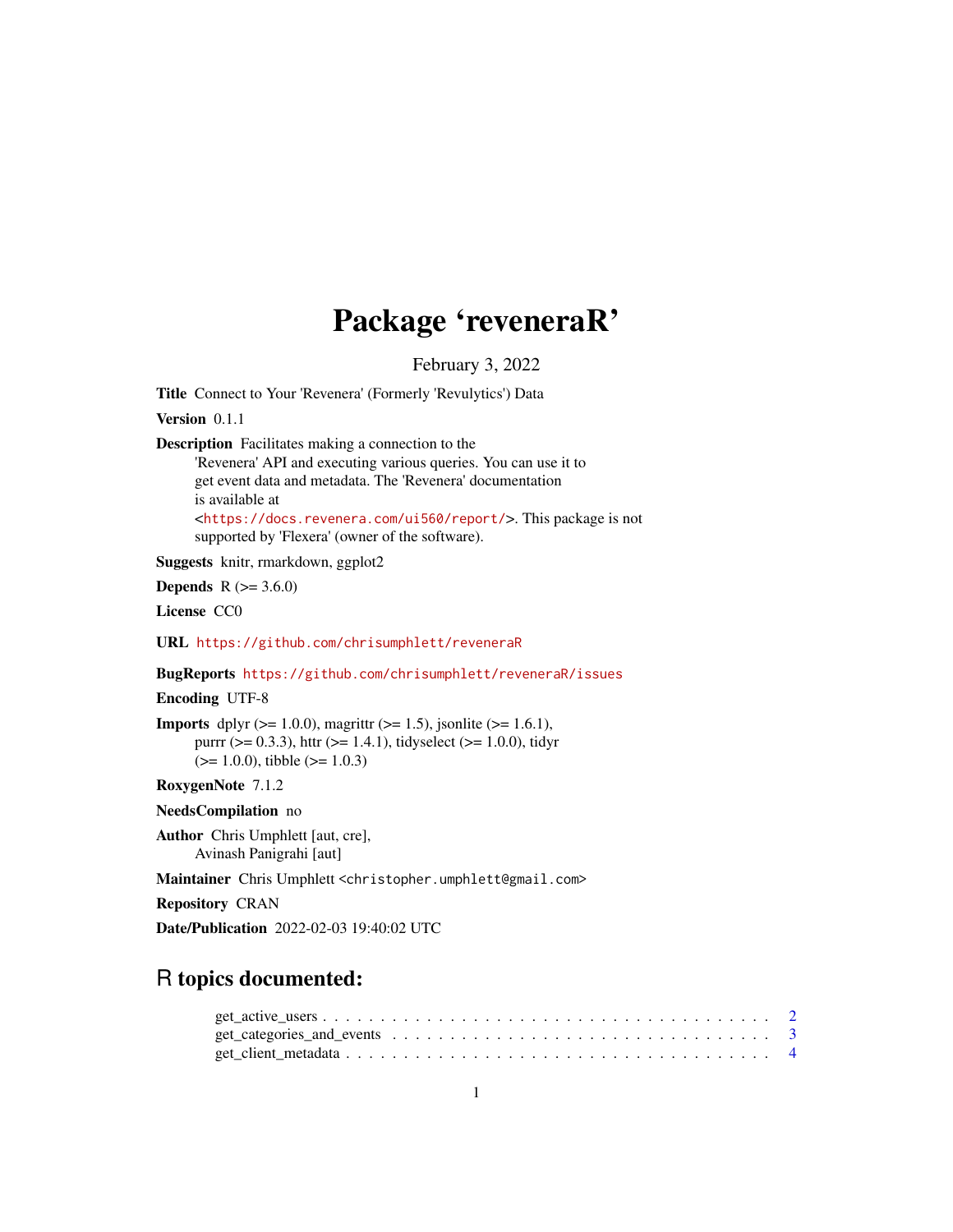<span id="page-1-0"></span>

| Index |  |
|-------|--|
|       |  |
|       |  |
|       |  |
|       |  |
|       |  |
|       |  |

get\_active\_users *Get Active Users by Product ID and Various Date Spans*

#### Description

For a given period of time (a day, week, or month) Revenera' API summarizes and returns the number of active users. With this function you can return daily, weekly, or monthly active users for multiple product ids.

#### Usage

```
get_active_users(
  rev_product_ids,
  rev_date_type,
  rev_start_date,
  rev_end_date,
  rev_session_id,
  rev_username
)
```
#### Arguments

rev\_product\_ids

|              | A vector of Revenera product id's for which you want active user data.                                                 |
|--------------|------------------------------------------------------------------------------------------------------------------------|
|              | rev_date_type Level of aggregation, Revenera will accept "day", "week", or "month".                                    |
|              | rev_start_date Date formatted YYYY-MM-DD. Revenera may give an error if you try to go<br>back too far.                 |
|              | rev_end_date Date formatted YYYY-MM-DD.                                                                                |
|              | rev_session_id Session ID established by the connection to Revenera API. This can be obtained<br>with revenera auth(). |
| rev_username | Revenera username.                                                                                                     |

#### Details

You can specify a start and end date but Revenera does not store an indefinite period of historical data. In my experience this is three years but I do not know if this varies on a product or client level.

It is not recommended that your username be stored directly in your code. There are various methods and packages available that are more secure; this package does not require you to use any one in particular.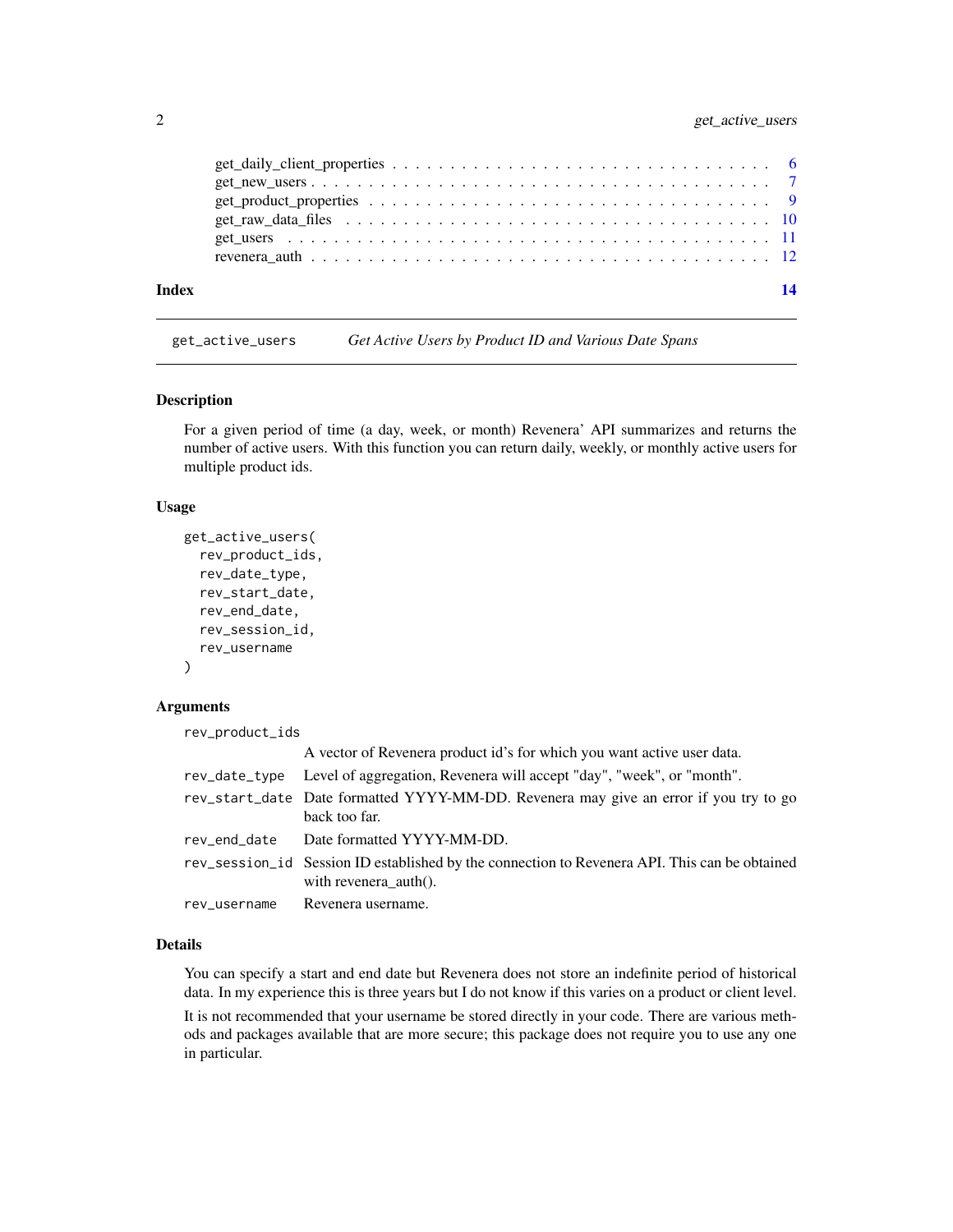#### <span id="page-2-0"></span>Value

Data frame with active users for each product id and unique date within the range

#### Examples

```
## Not run:
rev_user <- "my_username"
rev_pwd <- "super_secret"
product_ids_list <- c("123", "456", "789")
start_date <- lubridate::floor_date(Sys.Date(), unit = "months") - months(6)
end_data \leftarrow Sys.DataFrame() - 1session_id <- revenera_auth(rev_user, rev_pwd)
monthly_active_users <- get_active_users(
  product_ids_list,
  "month",
  start_date,
  end_date,
  session_id,
  rev_user
)
## End(Not run)
```
get\_categories\_and\_events

*Get All Categories and Events for a List of Product Ids*

#### Description

Returns all of the unique categories and events (basic and advanced) for each product id.

#### Usage

```
get_categories_and_events(rev_product_ids, rev_session_id, rev_username)
```
#### **Arguments**

| rev_product_ids |                                                                                                                                  |
|-----------------|----------------------------------------------------------------------------------------------------------------------------------|
|                 | A vector of Revenera product id's for which you want active user data.                                                           |
|                 | rev_session_id Session ID established by the connection to Revenera API. This can be obtained<br>with revenera $\text{auth}()$ . |
| rev_username    | Revenera username.                                                                                                               |

#### Details

It is not recommended that your username be stored directly in your code. There are various methods and packages available that are more secure; this package does not require you to use any one in particular.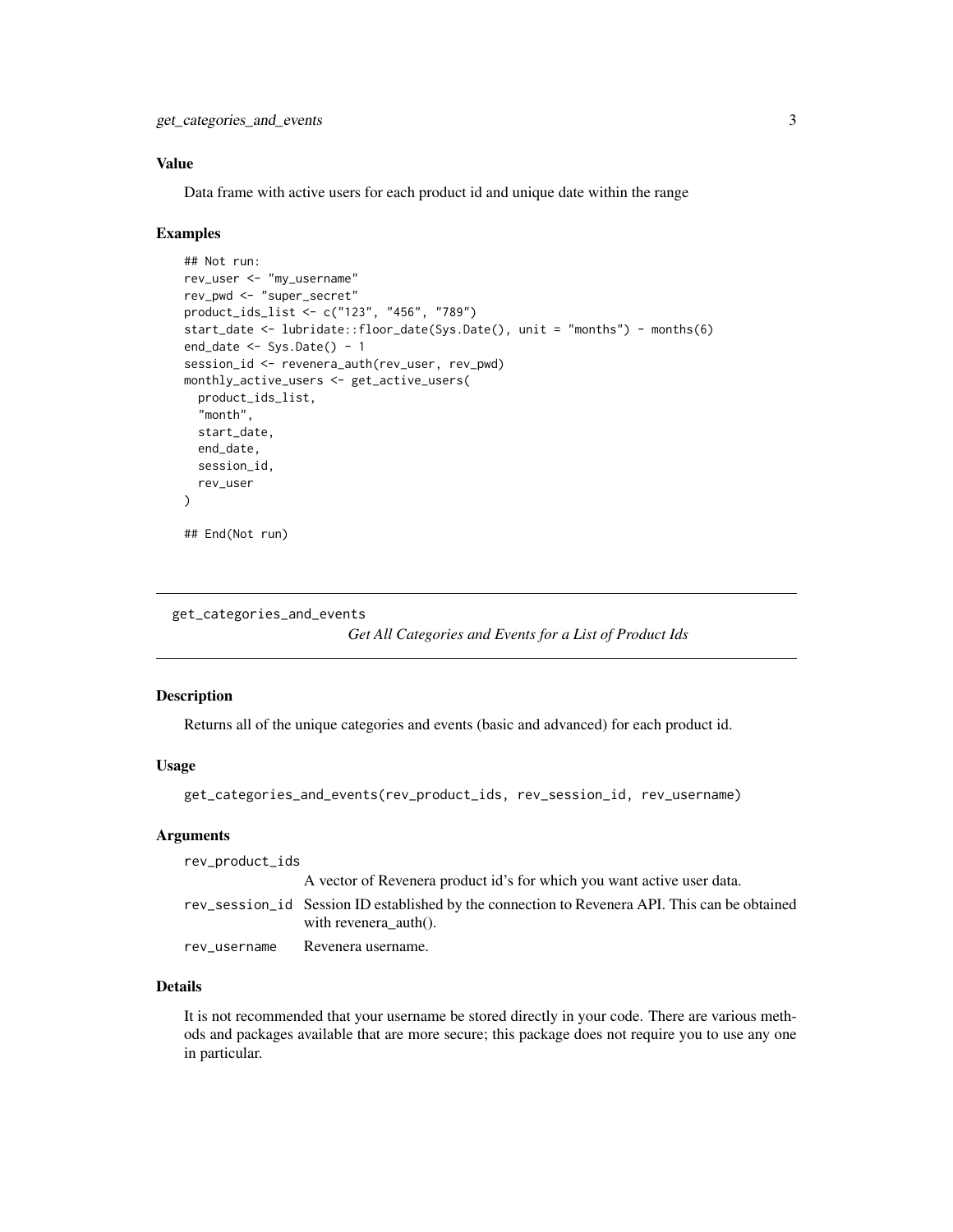#### Value

Data frame with categories, events and event type by product id.

#### Examples

```
## Not run:
rev_user <- "my_username"
rev_pwd <- "super_secret"
product_ids_list <- c("123", "456", "789")
session_id <- revenera_auth(rev_user, rev_pwd)
category_event <- get_categories_and_events(
  product_ids_list, session_id,
  rev_user
)
## End(Not run)
```
get\_client\_metadata *Get Metadata on Client Ids for a List of Product Ids*

#### Description

Returns metadata (what Revenera calls "properties") for every Client Id installed during userprovided date range for all product Ids in a list.

#### Usage

```
get_client_metadata(
  rev_product_ids,
  rev_session_id,
  rev_username,
  product_properties_df,
  desired_properties,
  installed_start_date,
  installed_end_date
\lambda
```
#### **Arguments**

rev\_product\_ids A vector of Revenera product id's for which you want active user data. rev\_session\_id Session ID established by the connection to Revenera API. This can be obtained with revenera\_auth(). rev\_username Revenera username. product\_properties\_df Data frame with available properties for all product ids. Can obtain with the get\_product\_properties function.

<span id="page-3-0"></span>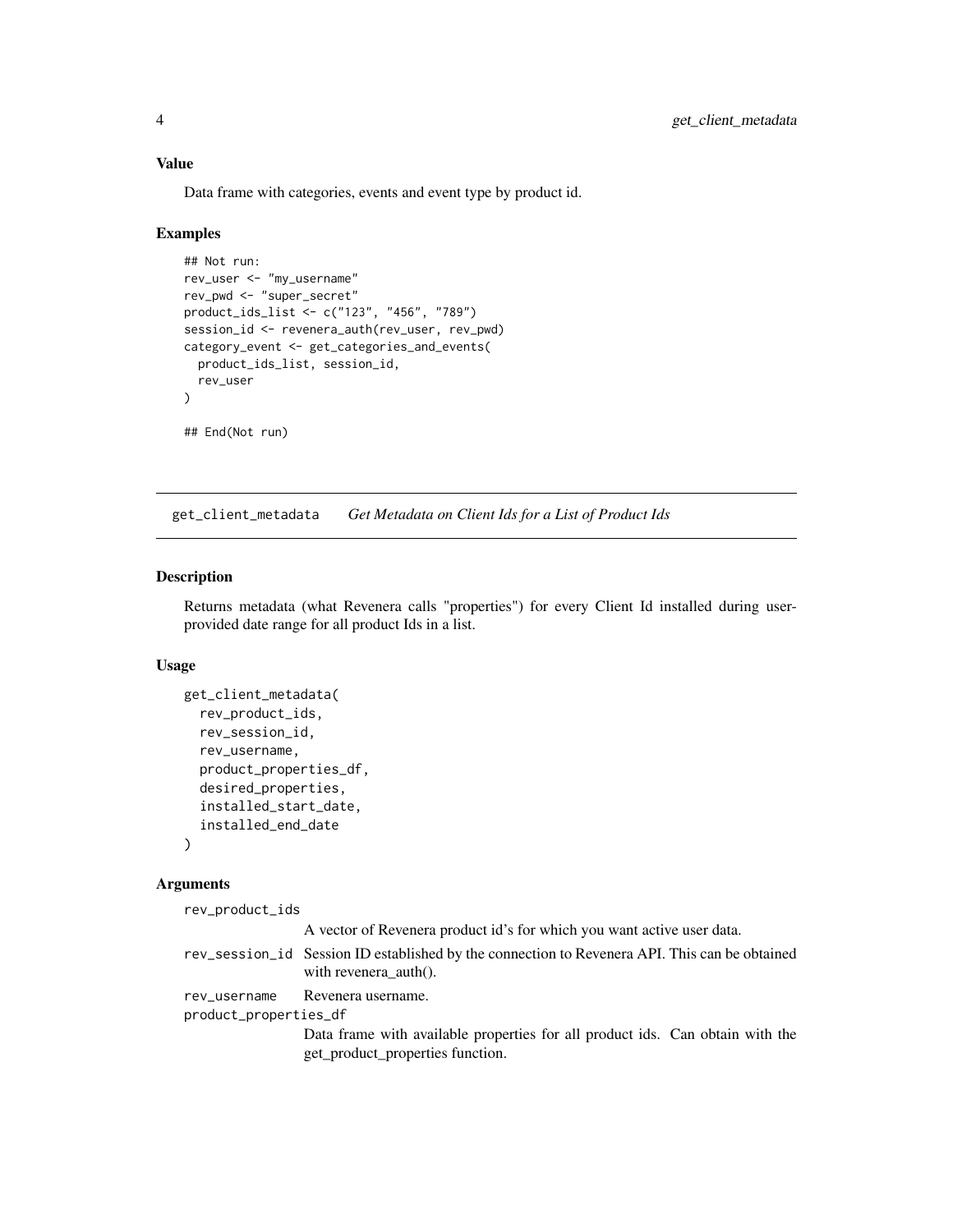desired\_properties The property names of the metadata you want to collect. installed\_start\_date Date object for the starting date of product installations. installed\_end\_date Date object for the ending date of product installations.

#### Details

It is not recommended that your username be stored directly in your code. There are various methods and packages available that are more secure; this package does not require you to use any one in particular.

This API call can only return 200 Client Ids at a time. It will take a long time to execute if you have many Client Ids, as the function will submit requests to the API repeatedly; this may even result in a timeout error from the server. In order to provide data for troubleshooting this function will write a message to the console after each call. It is recommended that you divert the console output to a text file. You can do this in multiple ways, including with the sink function (see example for how to do this).

For the same reason you are encouraged to break your request into smaller chunks using the install dates and/or splitting up your product Ids.

#### Value

Data frame with selected properties for each Client Id.

```
## Not run:
rev_user <- "my_username"
rev_pwd <- "super_secret"
product_ids_list <- c("123", "456", "789")
session_id <- revenera_auth(rev_user, rev_pwd)
product_properties <- get_product_properties(
  product_ids_list, session_id,
  rev_user
)
sink("output_filename.txt")
sink(stdout(), type = "message")
client_metadata <- get_client_metadata(
  product_ids_list, session_id,
  rev_user, product_properties, c("Property1", "Property2"),
  start_date, end_date
)
sink()
## End(Not run)
```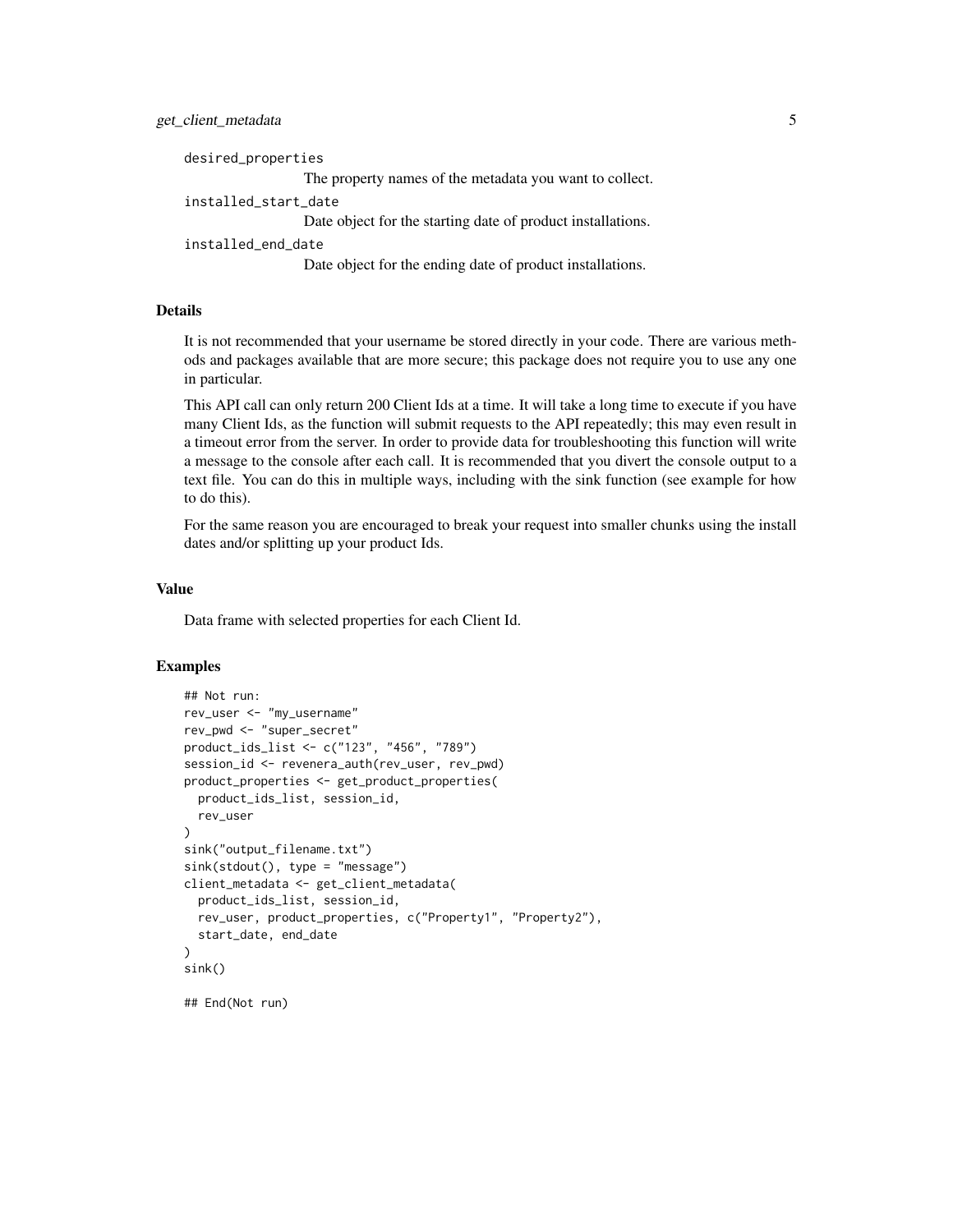```
get_daily_client_properties
```
*Get Daily Property Values for All Clients for a List of Product Ids*

#### Description

Returns the list of daily client properties for all the client Ids installed during a user provided date range for all the Product Ids.

#### Usage

```
get_daily_client_properties(
  rev_product_ids,
 rev_session_id,
  rev_username,
  product_properties_df,
  desired_properties,
  installed_start_date,
  installed_end_date,
  daily_start_date,
  daily_end_date
)
```
#### Arguments

| rev_product_ids       |                                                                                                                                  |
|-----------------------|----------------------------------------------------------------------------------------------------------------------------------|
|                       | A vector of Revenera product id.                                                                                                 |
|                       | rev_session_id Session ID established by the connection to Revenera API. This can be obtained<br>with revenera $\text{auth}()$ . |
| rev_username          | Revenera username.                                                                                                               |
| product_properties_df |                                                                                                                                  |
|                       | Data frame with available properties for all product ids. Can obtain with the<br>get_product_properties function.                |
| desired_properties    |                                                                                                                                  |
|                       | The property names of the metadata you want to collect.                                                                          |
| installed_start_date  |                                                                                                                                  |
|                       | Date object for the starting date of product installations.                                                                      |
| installed_end_date    |                                                                                                                                  |
|                       | Date object for the ending date of product installations.                                                                        |
| daily_start_date      |                                                                                                                                  |
|                       | Date object for the starting date of desired properties of the product.                                                          |
|                       | daily_end_date Date object for the ending date of desired properties of the product.                                             |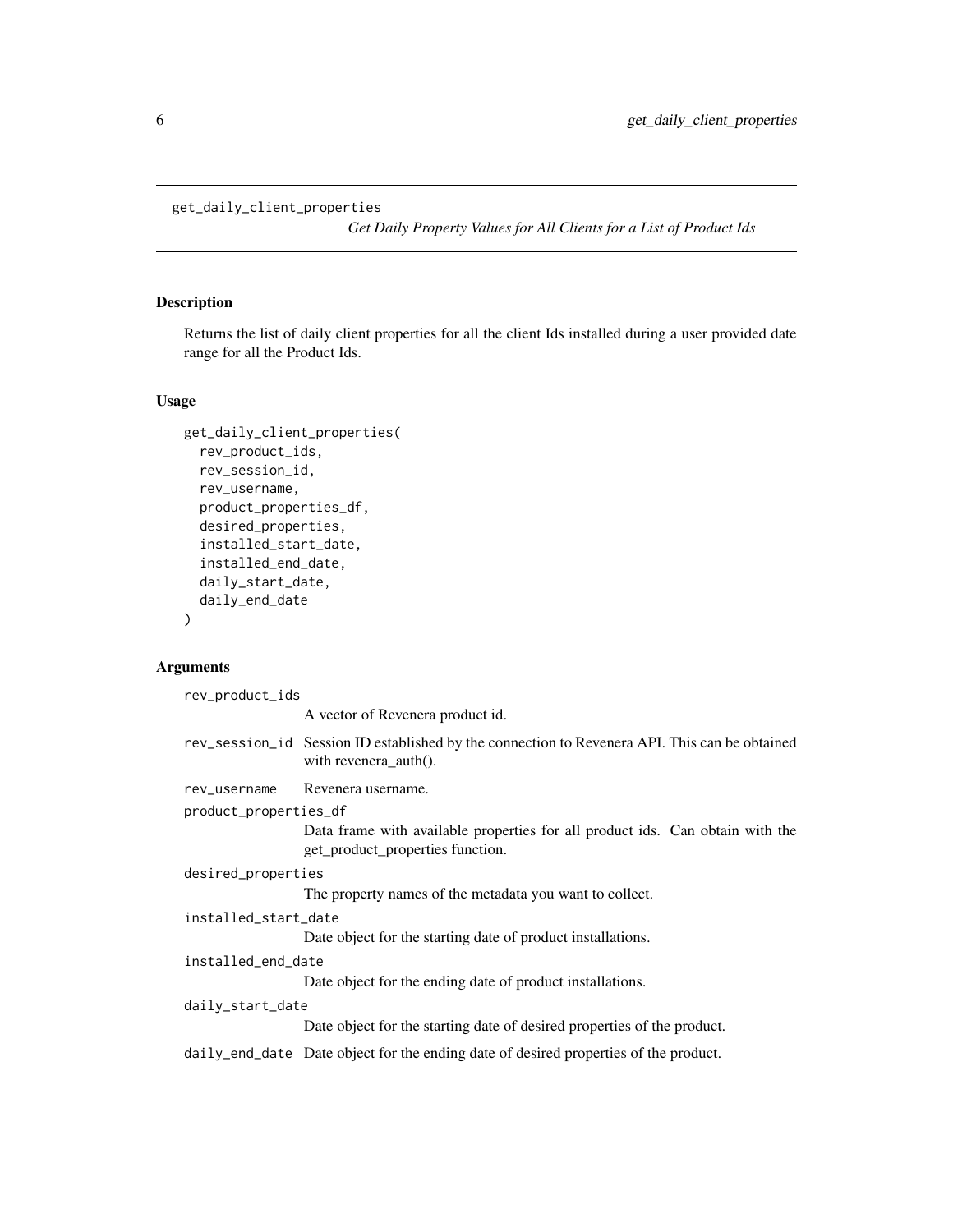#### <span id="page-6-0"></span>Details

It is not recommended that your username be stored directly in your code. There are various methods and packages available that are more secure; this package does not require you to use any one in particular.

This API call can only return 200 Client Ids at a time. It will take a long time to execute if you have many Client Ids, as the function will submit requests to the API repeatedly; this may even result in a timeout error from the server. In order to provide data for troubleshooting this function will write a message to the console after each call. It is recommended that you divert the console output to a text file. You can do this in multiple ways, including with the sink function (see example for how to do this).

For the same reason you are encouraged to break your request into smaller chunks using the install dates and/or splitting up your product Ids.

#### Value

Data frame with selected properties for each Client Id.

#### Examples

```
## Not run:
rev_user <- "my_username"
rev_pwd <- "super_secret"
product_ids_list <- c("123", "456", "789")
session_id <- revenera_auth(rev_user, rev_pwd)
product_properties <- get_product_properties(
 product_ids_list,
 session_id, rev_user
)
sink("output_filename.txt")
sink(stdout(), type = "message")
daily_client_properties <- get_daily_client_properties(product_ids_list,
 session_id, rev_user,
 product_properties, c("Property1", "Property2"), start_date, end_date,
 daily_start_date = "01-01-2020", daily_end_date = "01-31-2020"
\mathcal{L}sink()
## End(Not run)
```
get\_new\_users *Get New Users by Product ID and Various Date Spans*

#### Description

For a given period of time (a day, week, or month) Revenera' API summarizes and returns the number of new users. With this function you can return daily, weekly, or monthly new users for multiple product ids.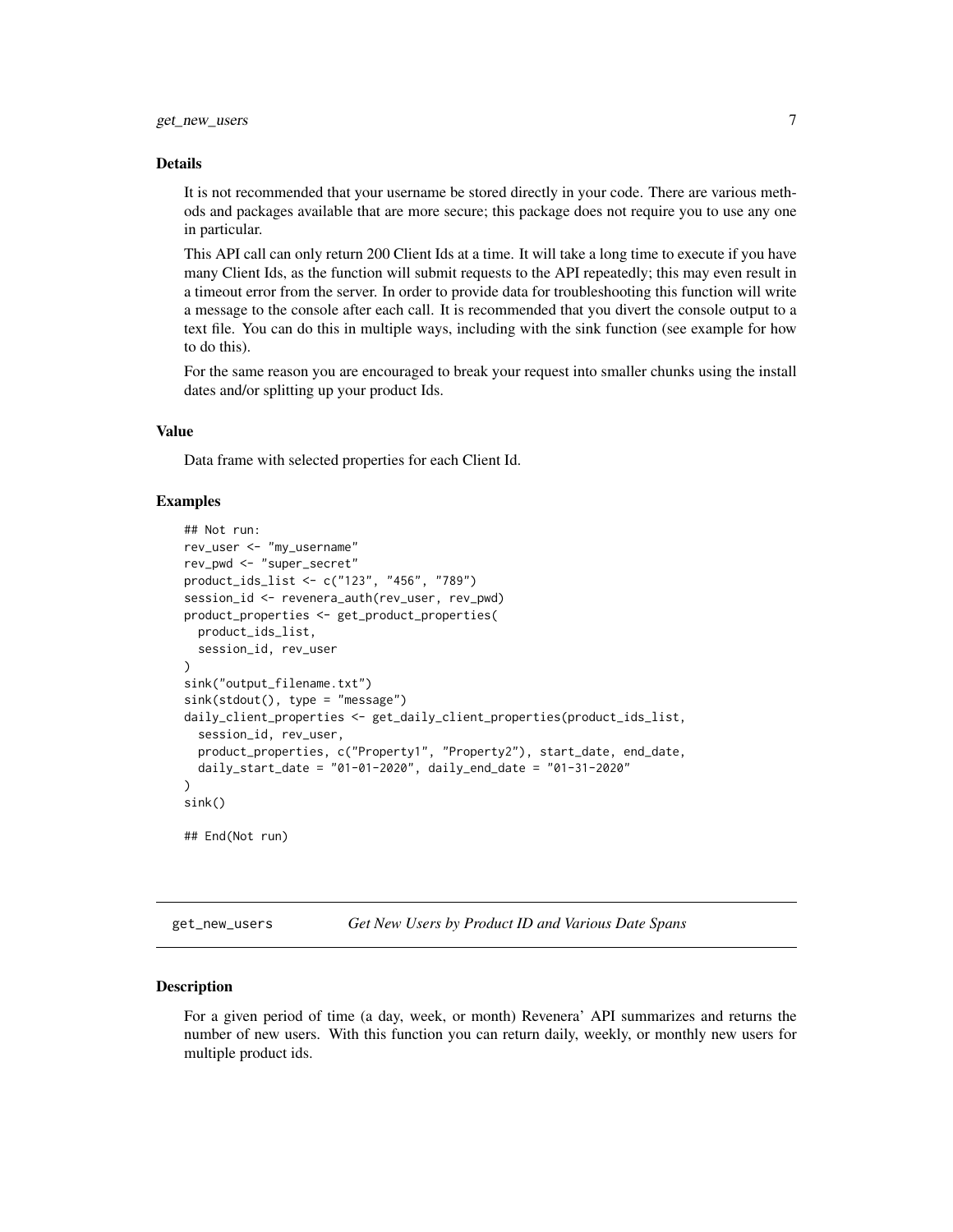#### Usage

```
get_new_users(
 rev_product_ids,
  rev_date_type,
 rev_start_date,
  rev_end_date,
  rev_session_id,
 rev_username
)
```
#### Arguments

| rev_product_ids |                                                                                                                                  |
|-----------------|----------------------------------------------------------------------------------------------------------------------------------|
|                 | A vector of Revenera product id's for which you want new user data.                                                              |
|                 | rev_date_type Level of aggregation, Revenera will accept "day", "week", or "month".                                              |
|                 | rev_start_date Date formatted YYYY-MM-DD. Revenera may give an error if you try to go<br>back too far.                           |
|                 | rev_end_date Date formatted YYYY-MM-DD.                                                                                          |
|                 | rev_session_id Session ID established by the connection to Revenera API. This can be obtained<br>with revenera $\text{auth}()$ . |
| rev_username    | Revenera username.                                                                                                               |

#### Details

You can specify a start and end date but Revenera does not store an indefinite period of historical data. In my experience this is three years but I do not know if this varies on a product or client level.

It is not recommended that your username be stored directly in your code. There are various methods and packages available that are more secure; this package does not require you to use any one in particular.

#### Value

Data frame with new users for each product id and unique date within the range

```
## Not run:
rev_user <- "my_username"
rev_pwd <- "super_secret"
product_ids_list <- c("123", "456", "789")
start_date <- lubridate::floor_date(Sys.Date(), unit = "months") - months(6)
end_date \leq Sys.Date() - 1
session_id <- revenera_auth(rev_user, rev_pwd)
monthly_new_users <- get_new_users(
  product_ids_list,
  "month",
  start_date,
  end_date,
```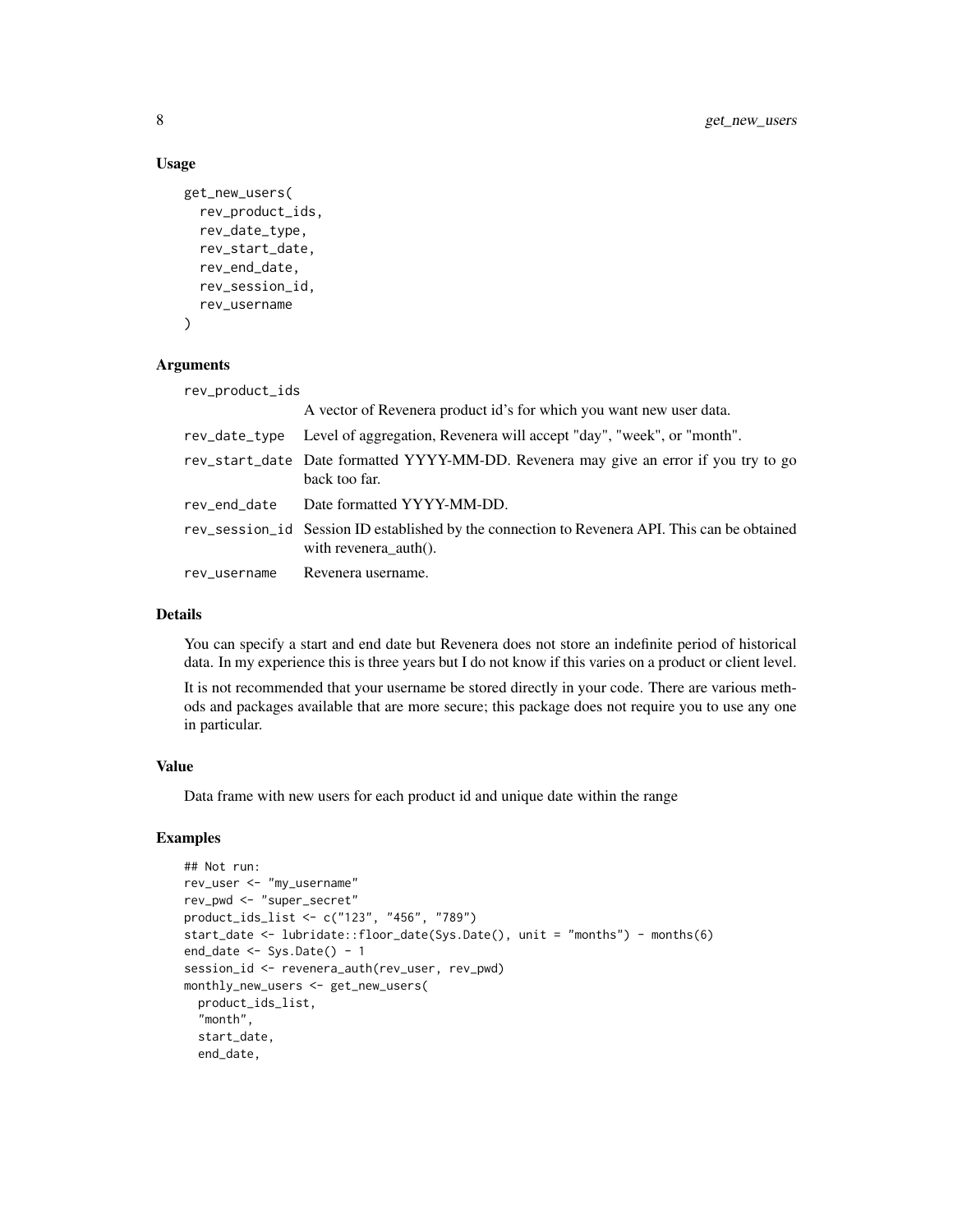#### <span id="page-8-0"></span>get\_product\_properties 9

```
session_id,
 rev_user
)
## End(Not run)
```
get\_product\_properties

```
Get All Properties for a List of Product Ids
```
#### Description

Returns all of the unique properties (standard and custom) for each product id by property category.

#### Usage

get\_product\_properties(rev\_product\_ids, rev\_session\_id, rev\_username)

#### Arguments

| rev_product_ids |                                                                                                                                  |
|-----------------|----------------------------------------------------------------------------------------------------------------------------------|
|                 | A vector of Revenera product id's for which you want active user data.                                                           |
|                 | rev_session_id Session ID established by the connection to Revenera API. This can be obtained<br>with revenera $\text{auth}()$ . |
| rev username    | Revenera username.                                                                                                               |

#### Details

It is not recommended that your username be stored directly in your code. There are various methods and packages available that are more secure; this package does not require you to use any one in particular.

#### Value

Data frame with properties and property attributes by product id.

```
## Not run:
rev_user <- "my_username"
rev_pwd <- "super_secret"
product_ids_list <- c("123", "456", "789")
session_id <- revenera_auth(rev_user, rev_pwd)
product_properties <- get_product_properties(
 product_ids_list,
  session_id, rev_user
)
```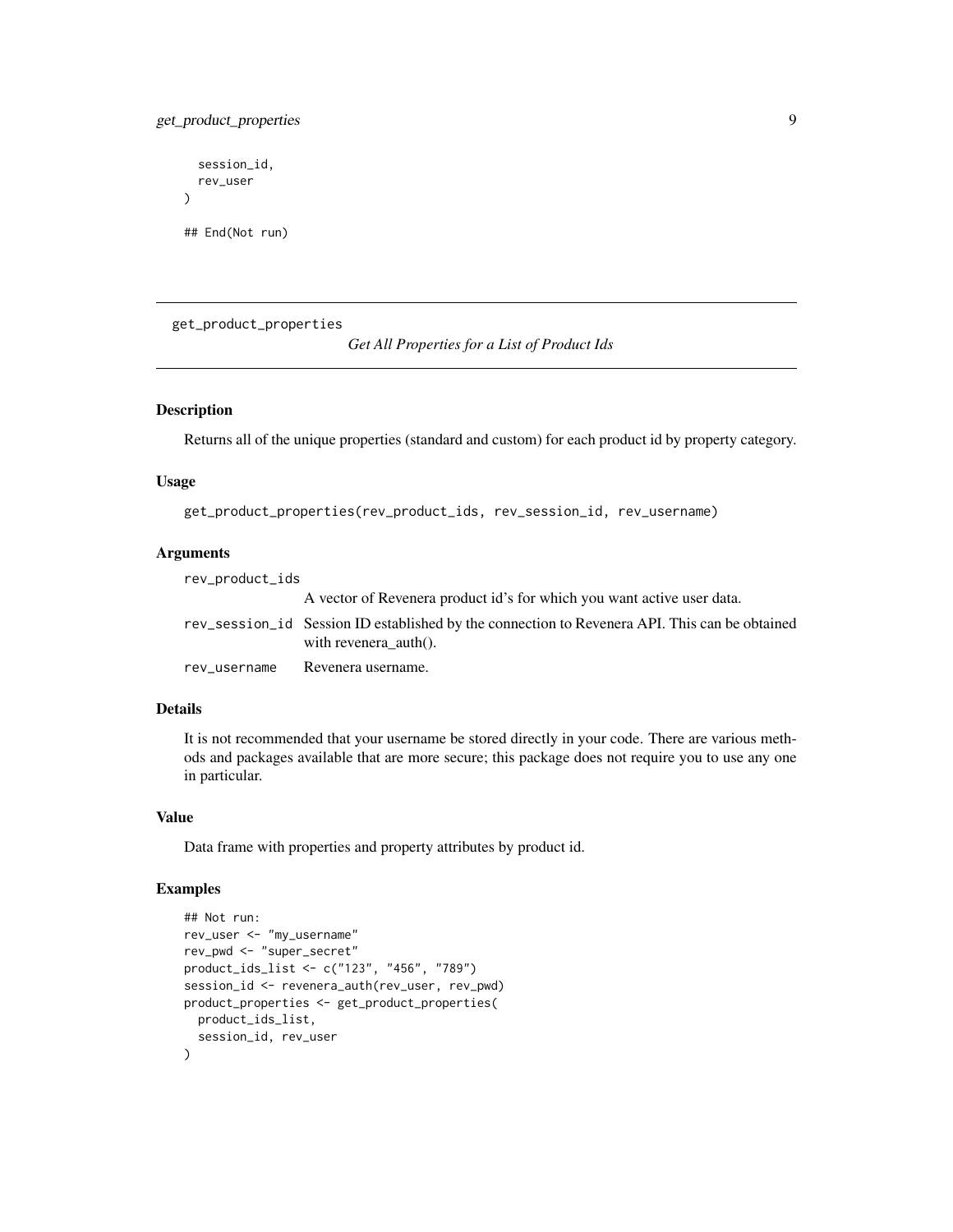<span id="page-9-0"></span>## End(Not run)

get\_raw\_data\_files *Get Raw Data Files*

#### Description

Retrieves a list of raw data file exports that are available for a list of product IDs and the download URL for each file.

#### Usage

```
get_raw_data_files(rev_product_ids, rev_session_id, rev_username)
```
#### Arguments

rev\_product\_ids

|              | A vector of Revenera product id's for which you want active user data.                        |
|--------------|-----------------------------------------------------------------------------------------------|
|              | rev_session_id Session ID established by the connection to Revenera API. This can be obtained |
|              | with revenera $\text{auth}()$ .                                                               |
| rev username | Revenera username.                                                                            |

#### Details

Raw data files are an add-on service available through Revenera. If these files are available they can be downloaded manually from the user portal, or downloaded via R. This function uses the API to first retrieve the list of files, and then get the download URL for each file.

It is not recommended that your username be stored directly in your code. There are various methods and packages available that are more secure; this package does not require you to use any one in particular.

#### Value

Data frame with available files and URLs.

```
## Not run:
rev_user <- "my_username"
rev_pwd <- "super_secret"
product_ids_list <- c("123", "456", "789")
session_id <- revenera_auth(rev_user, rev_pwd)
files_df <- get_raw_data_files(product_ids_list, session_id, rev_user)
file_list <- dplyr::pull(files_df, var = file_name)
for (f in file_list) {
 url <- dplyr::filter(files_df, file_name == f) %>%
```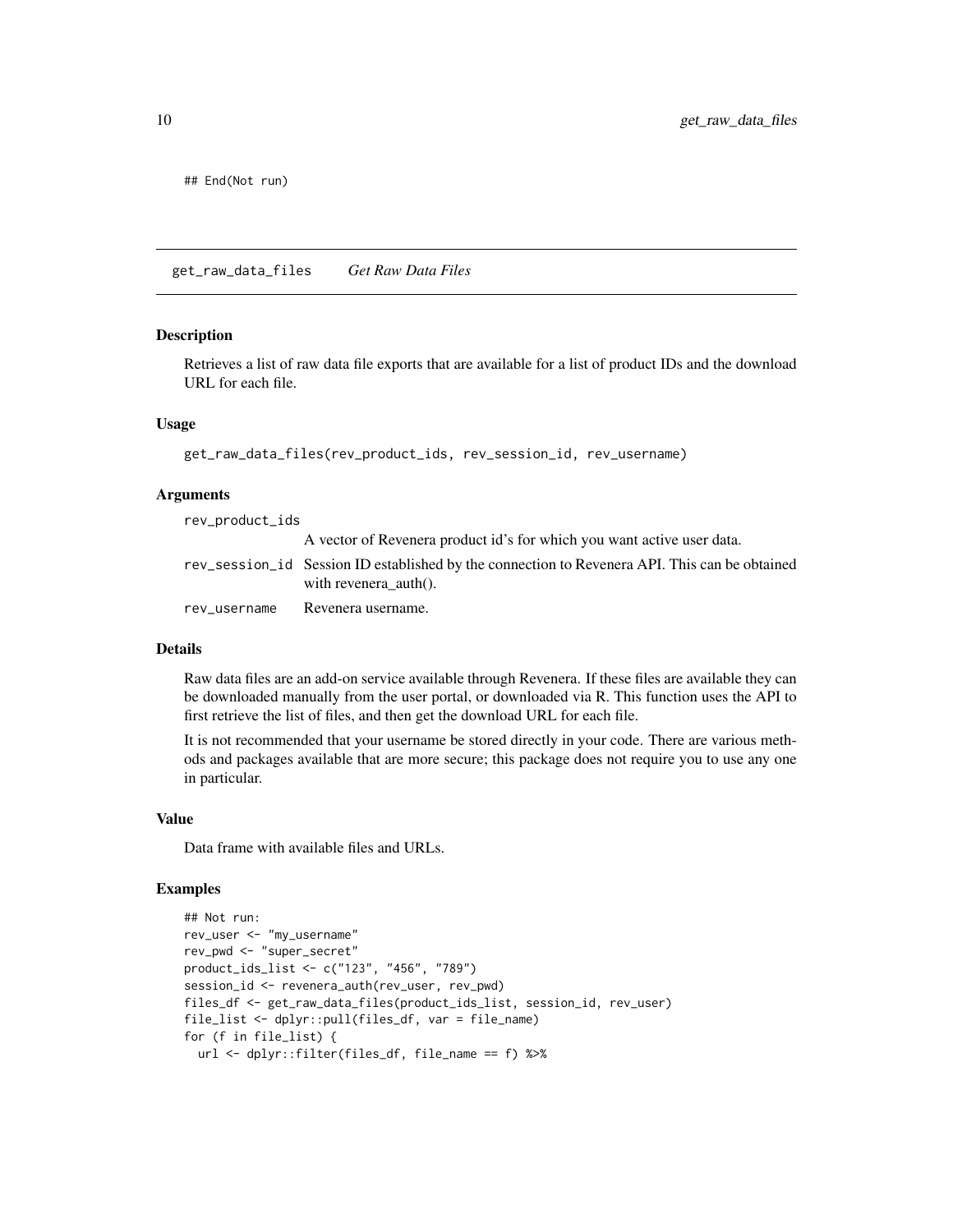<span id="page-10-0"></span>get\_users 11

```
dplyr::pull(download_url)
 download.file(url, mode = "wb", destfile = "download_file_location.zip")
}
## End(Not run)
```
get\_users *Get Users by Product ID, Type, and Various Date Spans*

#### Description

For a given period of time (a day, week, or month) Revenera's API summarizes and returns the number of active users. With this function you can return daily, weekly, or monthly active users for multiple product ids.

#### Usage

```
get_users(
  rev_product_ids,
 user_type,
  rev_date_type,
  rev_start_date,
  rev_end_date,
  rev_session_id,
  rev_username,
  lost\_days = 30,lost_reported = "dateLastSeen",
  optional_json = ""
\lambda
```
#### Arguments

rev\_product\_ids

|                | A vector of Revenera product id's for which you want active user data.                                                                                     |
|----------------|------------------------------------------------------------------------------------------------------------------------------------------------------------|
| user_type      | One of "active," "new", or "lost."                                                                                                                         |
| rev_date_type  | Level of aggregation, Revenera will accept "day", "week", or "month".                                                                                      |
| rev_start_date | Date formatted YYYY-MM-DD. Revenera may give an error if you try to go<br>back too far.                                                                    |
| rev_end_date   | Date formatted YYYY-MM-DD.                                                                                                                                 |
|                | rev_session_id Session ID established by the connection to Revenera API. This can be obtained<br>with revenera_auth $()$ .                                 |
| rev_username   | Revenera username.                                                                                                                                         |
| lost_days      | Required for lost users, the number of consecutive days of inactivity before a<br>client is considered lost.                                               |
| lost_reported  | Required for lost users, should the lost date be the first day of inactivity ("date-<br>LastSeen") or date client is considered lost ("dateDeclaredLost"). |
| optional_json  | Optional JSON text to add to the request body for things like global filters.                                                                              |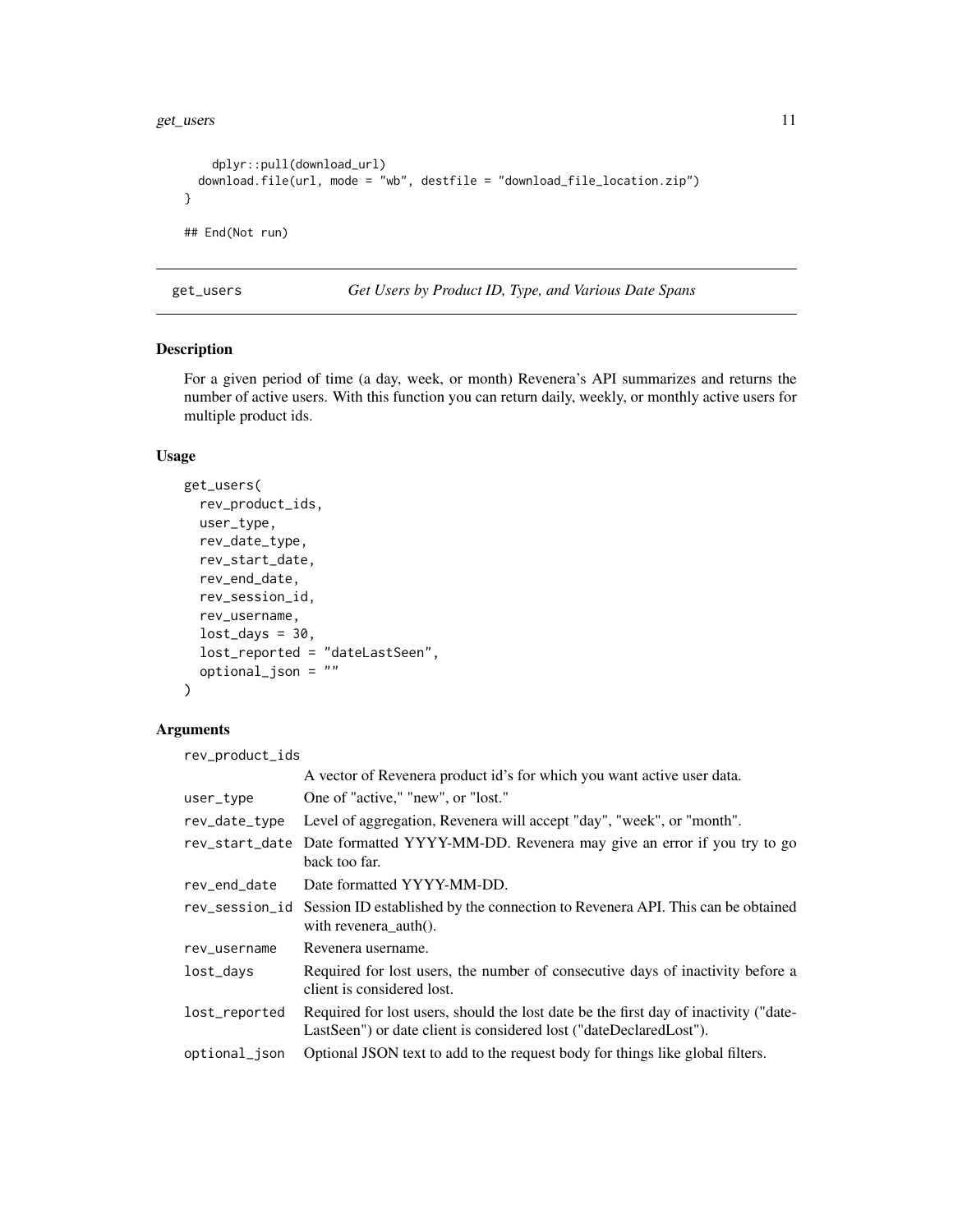#### <span id="page-11-0"></span>Details

You can specify a start and end date but Revenera does not store an indefinite period of historical data.

It is not recommended that your username be stored directly in your code. There are various methods and packages available that are more secure; this package does not require you to use any one in particular.

The optional\_json parameter is available so that other optional arguments can be added to the api request. This will require the user to consult the API documentation. See README for an example.

#### Value

Data frame with active users for each product id and unique date within the range

#### Examples

```
## Not run:
rev_user <- "my_username"
rev_pwd <- "super_secret"
product_ids_list <- c("123", "456", "789")
start_date <- lubridate::floor_date(Sys.Date(), unit = "months") - months(6)
end\_date \leftarrow Sys.DataFrame() - 1session_id <- revenera_auth(rev_user, rev_pwd)
global_filter <- paste0(
  ",\"globalFilters\":{\"licenseType\":",
  "{\"type\":\"string\",\"value\":\"purchased\"}}"
)
monthly_active_users <- get_users(product_ids_list,
  "active",
  "month",
  start_date,
  end_date,
  session_id,
  rev_user,
  optional_json = global_filter
\mathcal{L}## End(Not run)
```
revenera\_auth *Login and Obtain Revenera API Session Id*

#### Description

A session must first be established before querying the API. This is done using your Revenera username and password.

#### Usage

revenera\_auth(rev\_username, rev\_password)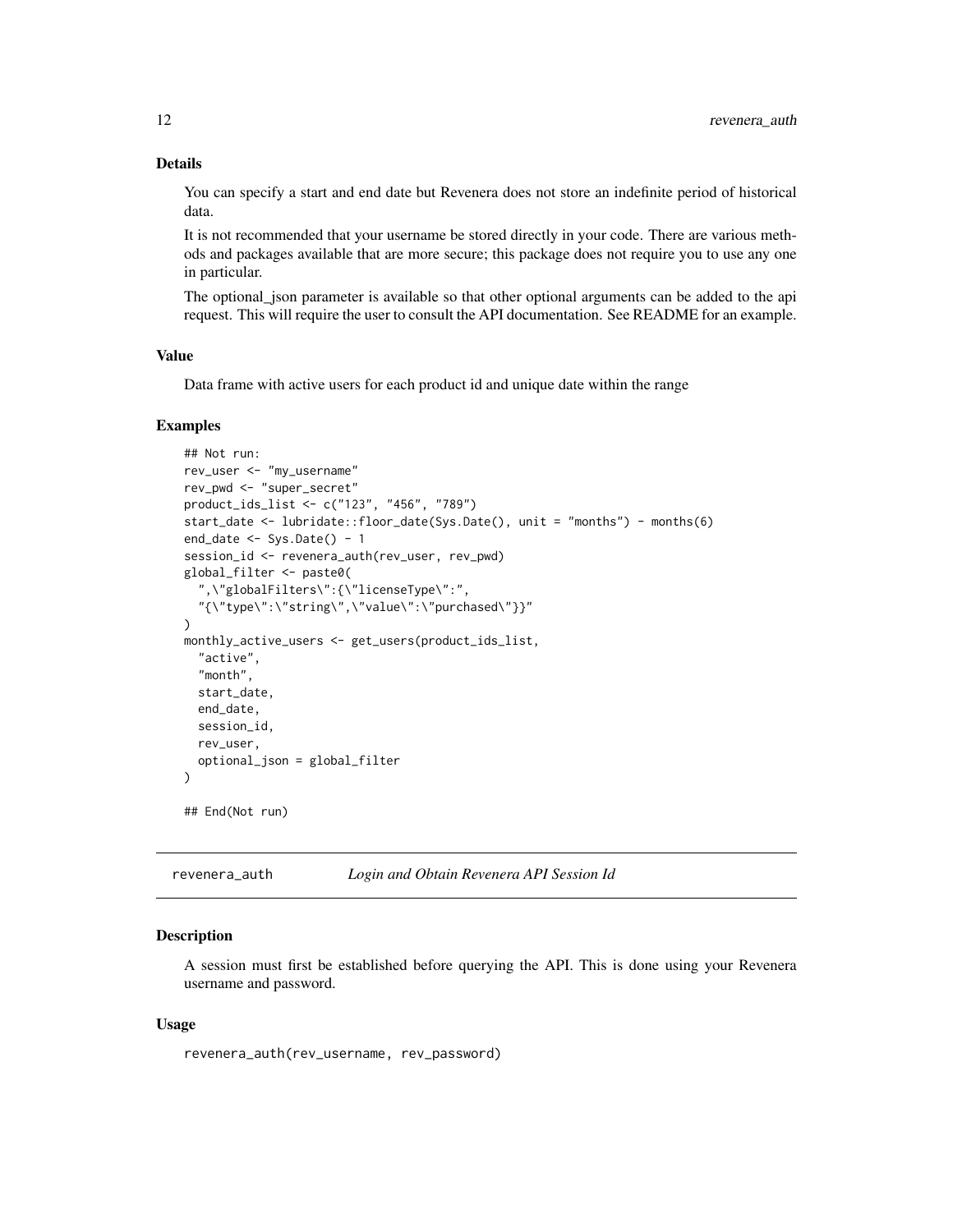#### revenera\_auth 13

#### Arguments

| rev username | Revenera username. |
|--------------|--------------------|
| rev_password | Revenera password. |

#### Details

It is not recommended that these values be stored directly in your code. There are various methods and packages available that are more secure; this package does not require you to use any one in particular.

#### Value

A list with details on connection to the Revenera API.

#### Examples

```
## Not run:
rev_user <- "my_username"
rev_pwd <- "super_secret"
product_ids_list <- c("123", "456", "789")
start_date <- lubridate::floor_date(Sys.Date(), unit = "months") - months(6)
end_data \leftarrow Sys.DataFrame() - 1session_id <- revenera_auth(rev_user, rev_pwd)
```
## End(Not run)